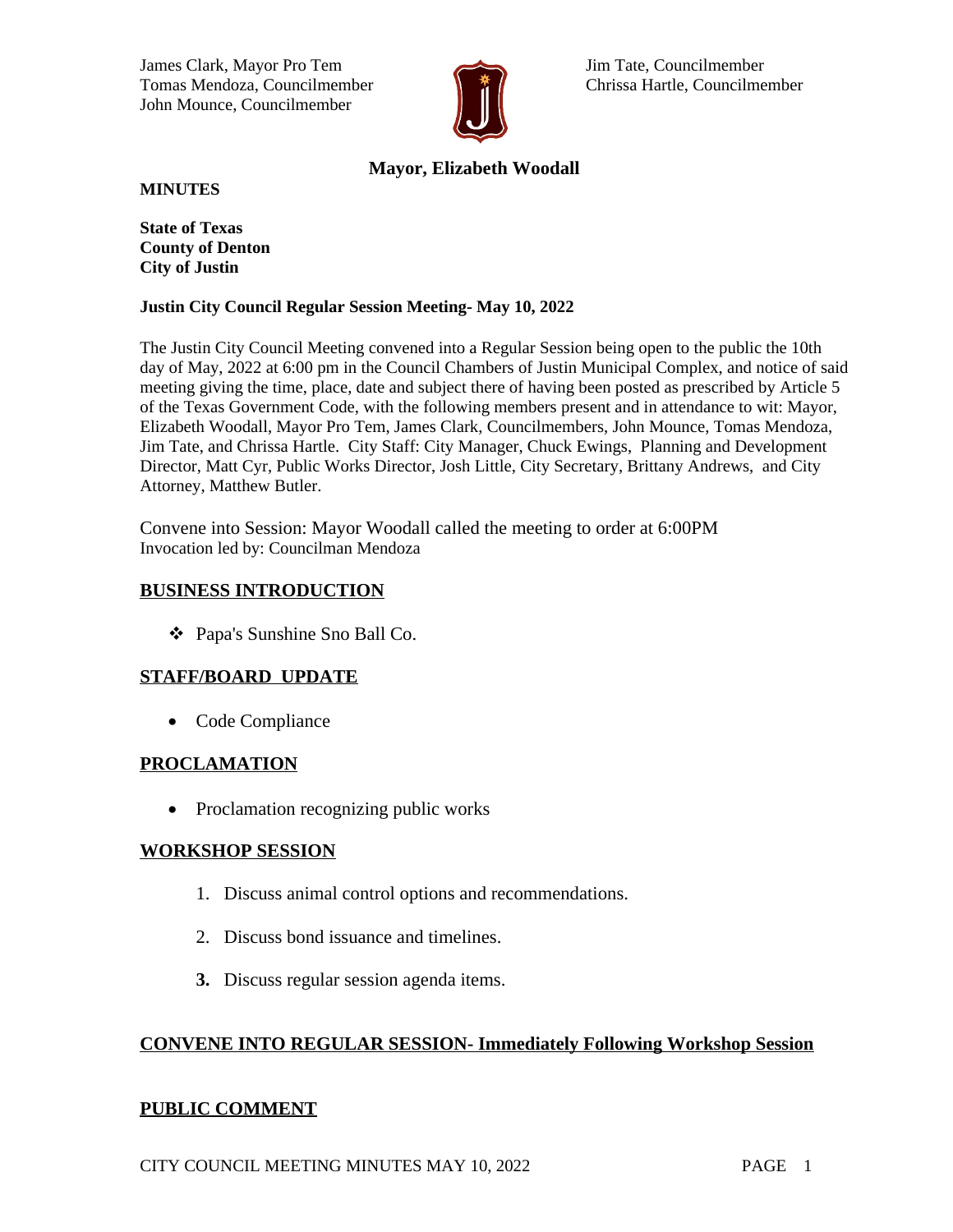In order to expedite the flow of business and to provide all citizens the opportunity to speak, the mayor may impose a three-minute limitation on any person addressing the Council. The Texas Open Meetings Act prohibits the City Council from discussing issues, which the public have not been given a seventy-two (72) hour notice. Issues raised may be referred to City staff for research and/or placed on a future agenda.

#### **No Citizen Comment**

### **POSSIBLE ACTION ITEMS**

4. Consider and take appropriate action regarding appointments to and membership of the Planning and Zoning Commission.

#### **Mayor Pro Tem, Clark made the motion to appoint Lisa Leary to the Commission in Place 2.**

### **Seconded by: Councilman Mendoza Aye votes: Councilmembers Mendoza, Clark, Hartle, Mounce, and Tate Motion Carries**

5. Consider and take appropriate action to approve a Chapter 380 Policy.

**Mayor Pro Tem, Clark made the motion to approve the Chapter 380 Policy.**

### **Seconded by: Councilman Mendoza Aye votes: Councilmembers Mendoza, Clark, Hartle, Mounce, and Tate Motion Carries**

6. Consider and take appropriate action regarding amendments to the Solicitation Ordinance and regulations.

**Mayor Pro Tem, Clark made the motion to approve with modifications to in section 12.20 replace valid drivers license with government issued ID and in section 12.26 add "for a fee" at the end of the last sentence.**

**Seconded by: Councilman Mounce Aye votes: Councilmembers Clark, Mounce, and Tate Nay votes: Councilmembers Hartle and Mendoza Motion Carries 3-2**

# **CONSENT**

# *Any Council Member may request an item on the Consent Agenda to be taken up for individual consideration*

7. Consider and take appropriate action to approve an Interlocal agreement between Denton County and the City of Justin for the use of the Denton County Radio Communication System.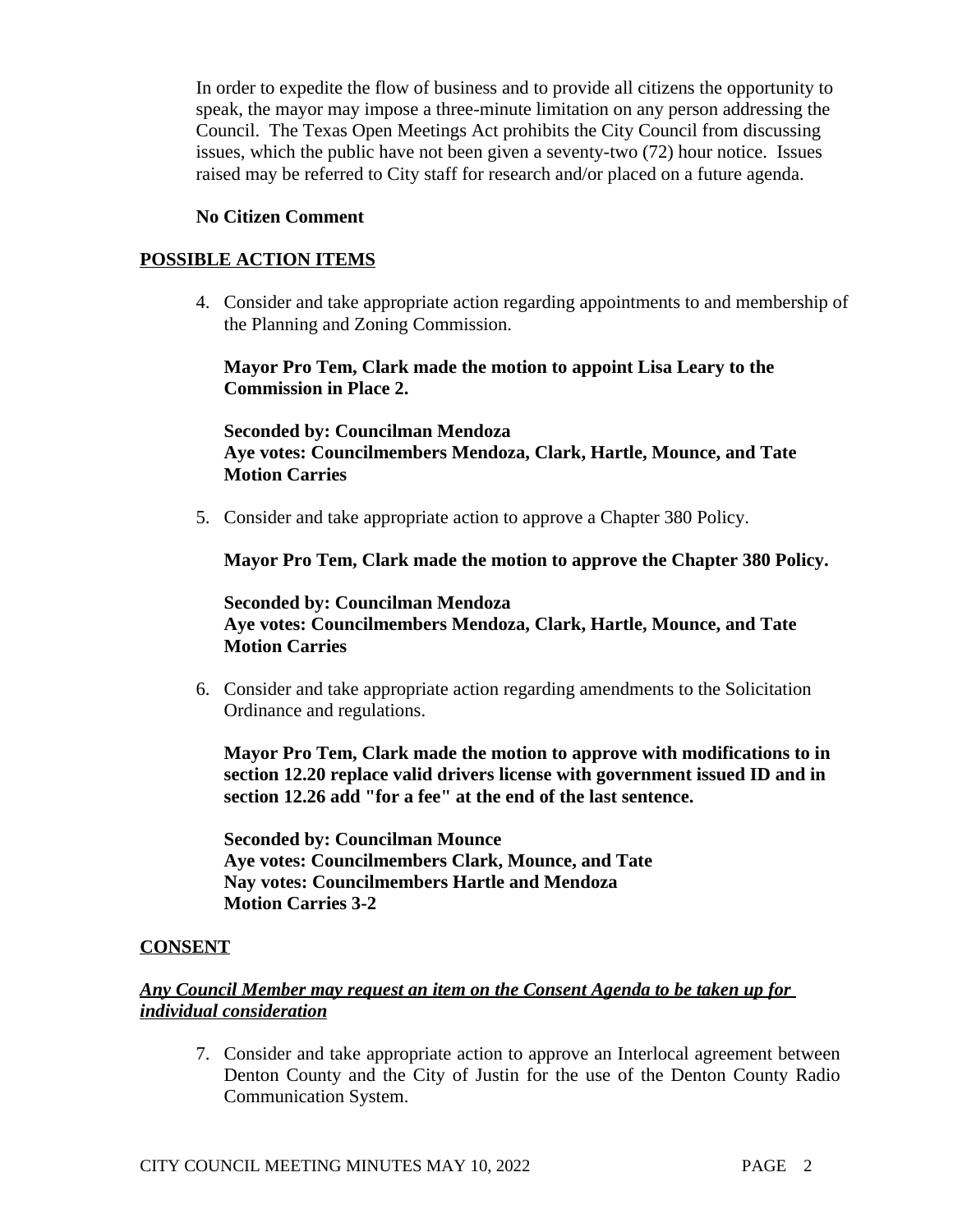**Mayor Pro Tem, Clark made the motion to approve the Interlocal agreement between Denton County and the City of Justin for the use of the Denton County Radio Communication System.** 

### **Seconded by: Councilwoman Hartle Aye votes: Councilmembers Mendoza, Clark, Hartle, Mounce, and Tate Motion Carries**

8. Consider and take appropriate action approving City Council meeting minutes dated April 26, 2022.

Councilman Tate moved to approve minutes dated April 26, 2022.

Seconded by: Councilman Mendoza **Aye votes: Councilmembers Mounce, Tate, Hartle and Mendoza Nay votes: Mayor Pro Tem, Clark Motion Carries 4-1**

# **EXECUTIVE SESSION**

Any item on this posted agenda could be discussed in Executive Session as long as it is within one of the permitted categories under sections 551.071 through 551.076 and Section 551.087 of the Texas Government Code.

- Under Section 551.071, to conduct private consultation with the City Attorney regarding:
	- o Oliver Creek Ranch MUD
	- o Justin Crossing Development
- Under Section 551.087, Deliberation regarding economic development negotiations:
	- o Chapter 380 Agreement with OES

Convene into executive session at **7:39PM**

Adjourn into open meeting at **7:57PM**

9. Discuss, consider, and act on items discussed in Executive Session.

# **FUTURE AGENDA ITEMS**

- Opt-In fee discussion
- Speed Humps
- Social Media Policy

# **ADJOURN**

#### **With there being no further business, the meeting was adjourned at 7:59PM**